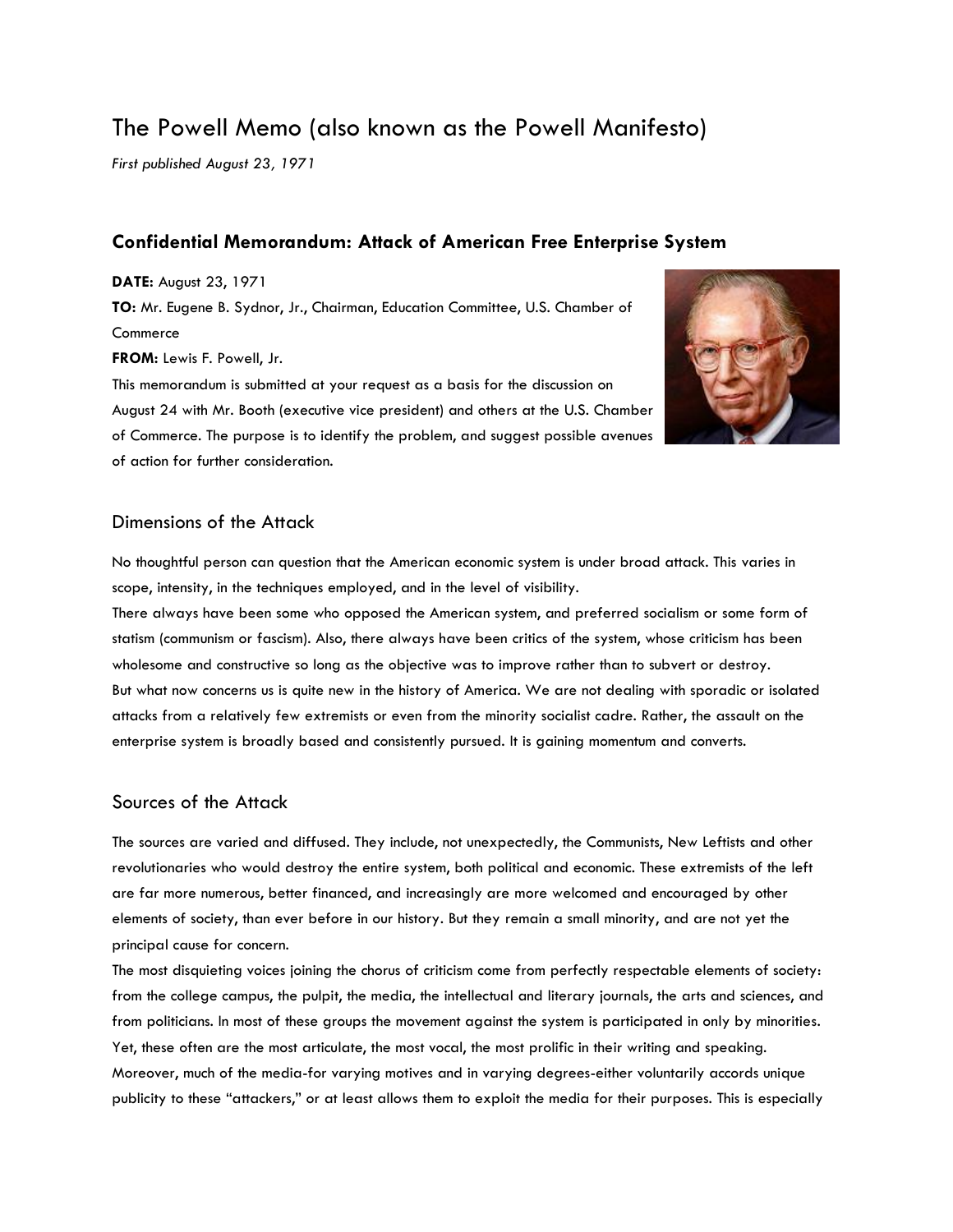true of television, which now plays such a predominant role in shaping the thinking, attitudes and emotions of our people.

One of the bewildering paradoxes of our time is the extent to which the enterprise system tolerates, if not participates in, its own destruction.

The campuses from which much of the criticism emanates are supported by (i) tax funds generated largely from American business, and (ii) contributions from capital funds controlled or generated by American business. The boards of trustees of our universities overwhelmingly are composed of men and women who are leaders in the system.

Most of the media, including the national TV systems, are owned and theoretically controlled by corporations which depend upon profits, and the enterprise system to survive.

## Tone of the Attack

This memorandum is not the place to document in detail the tone, character, or intensity of the attack. The following quotations will suffice to give one a general idea:

William Kunstler, warmly welcomed on campuses and listed in a recent student poll as the "American lawyer most admired," incites audiences as follows:

"You must learn to fight in the streets, to revolt, to shoot guns. We will learn to do all of the things that property owners fear."2 The New Leftists who heed Kunstler's advice increasingly are beginning to act — not just against military recruiting offices and manufacturers of munitions, but against a variety of businesses: "Since February, 1970, branches (of Bank of America) have been attacked 39 times, 22 times with explosive devices and 17 times with fire bombs or by arsonists."3 Although New Leftist spokesmen are succeeding in radicalizing thousands of the young, the greater cause for concern is the hostility of respectable liberals and social reformers. It is the sum total of their views and influence which could indeed fatally weaken or destroy the system.

A chilling description of what is being taught on many of our campuses was written by Stewart Alsop: "Yale, like every other major college, is graduating scores of bright young men who are practitioners of 'the politics of despair.' These young men despise the American political and economic system . . . (their) minds seem to be wholly closed. They live, not by rational discussion, but by mindless slogans."4 A recent poll of students on 12 representative campuses reported that: "Almost half the students favored socialization of basic U.S. industries."5

A visiting professor from England at Rockford College gave a series of lectures entitled "The Ideological War Against Western Society," in which he documents the extent to which members of the intellectual community are waging ideological warfare against the enterprise system and the values of western society. In a foreword to these lectures, famed Dr. Milton Friedman of Chicago warned: "It (is) crystal clear that the foundations of our free society are under wide-ranging and powerful attack — not by Communist or any other conspiracy but by misguided individuals parroting one another and unwittingly serving ends they would never intentionally promote."6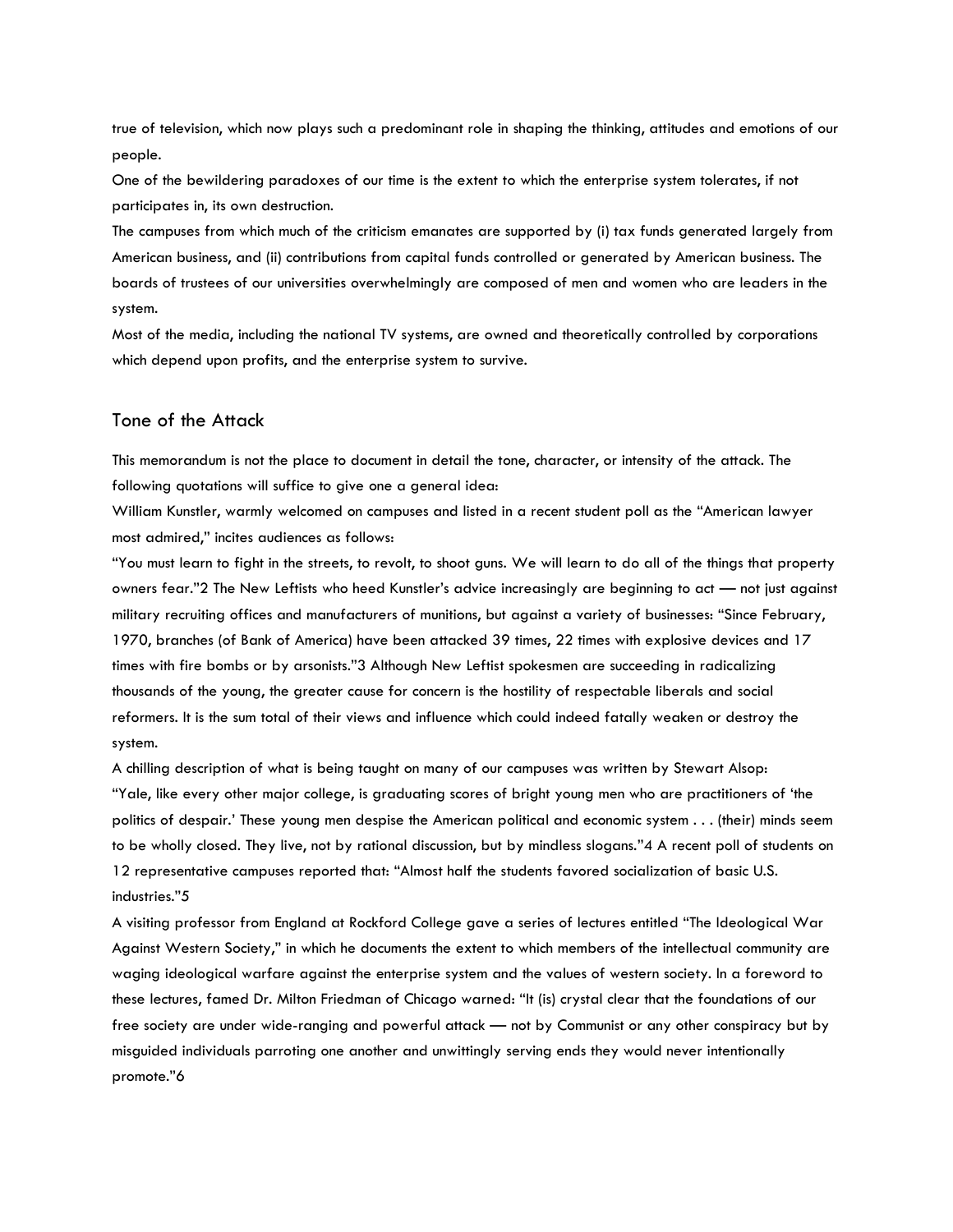Perhaps the single most effective antagonist of American business is Ralph Nader, who — thanks largely to the media — has become a legend in his own time and an idol of millions of Americans. A recent article in Fortune speaks of Nader as follows:

"The passion that rules in him — and he is a passionate man — is aimed at smashing utterly the target of his hatred, which is corporate power. He thinks, and says quite bluntly, that a great many corporate executives belong in prison — for defrauding the consumer with shoddy merchandise, poisoning the food supply with chemical additives, and willfully manufacturing unsafe products that will maim or kill the buyer. He emphasizes that he is not talking just about 'fly-by-night hucksters' but the top management of blue chip business."7 A frontal assault was made on our government, our system of justice, and the free enterprise system by Yale Professor Charles Reich in his widely publicized book: "The Greening of America," published last winter. The foregoing references illustrate the broad, shotgun attack on the system itself. There are countless examples of rifle shots which undermine confidence and confuse the public. Favorite current targets are proposals for tax incentives through changes in depreciation rates and investment credits. These are usually described in the media as "tax breaks," "loop holes" or "tax benefits" for the benefit of business. As viewed by a columnist in the Post, such tax measures would benefit "only the rich, the owners of big companies."8 It is dismaying that many politicians make the same argument that tax measures of this kind benefit only "business," without benefit to "the poor." The fact that this is either political demagoguery or economic illiteracy is of slight comfort. This setting of the "rich" against the "poor," of business against the people, is the cheapest and most dangerous kind of politics.

#### The Apathy and Default of Business

What has been the response of business to this massive assault upon its fundamental economics, upon its philosophy, upon its right to continue to manage its own affairs, and indeed upon its integrity? The painfully sad truth is that business, including the boards of directors' and the top executives of corporations great and small and business organizations at all levels, often have responded — if at all — by appeasement, ineptitude and ignoring the problem. There are, of course, many exceptions to this sweeping generalization. But the net effect of such response as has been made is scarcely visible.

In all fairness, it must be recognized that businessmen have not been trained or equipped to conduct guerrilla warfare with those who propagandize against the system, seeking insidiously and constantly to sabotage it. The traditional role of business executives has been to manage, to produce, to sell, to create jobs, to make profits, to improve the standard of living, to be community leaders, to serve on charitable and educational boards, and generally to be good citizens. They have performed these tasks very well indeed.

But they have shown little stomach for hard-nose contest with their critics, and little skill in effective intellectual and philosophical debate.

A column recently carried by the Wall Street Journal was entitled: "Memo to GM: Why Not Fight Back?"9 Although addressed to GM by name, the article was a warning to all American business. Columnist St. John said: "General Motors, like American business in general, is 'plainly in trouble' because intellectual bromides have been substituted for a sound intellectual exposition of its point of view." Mr. St. John then commented on the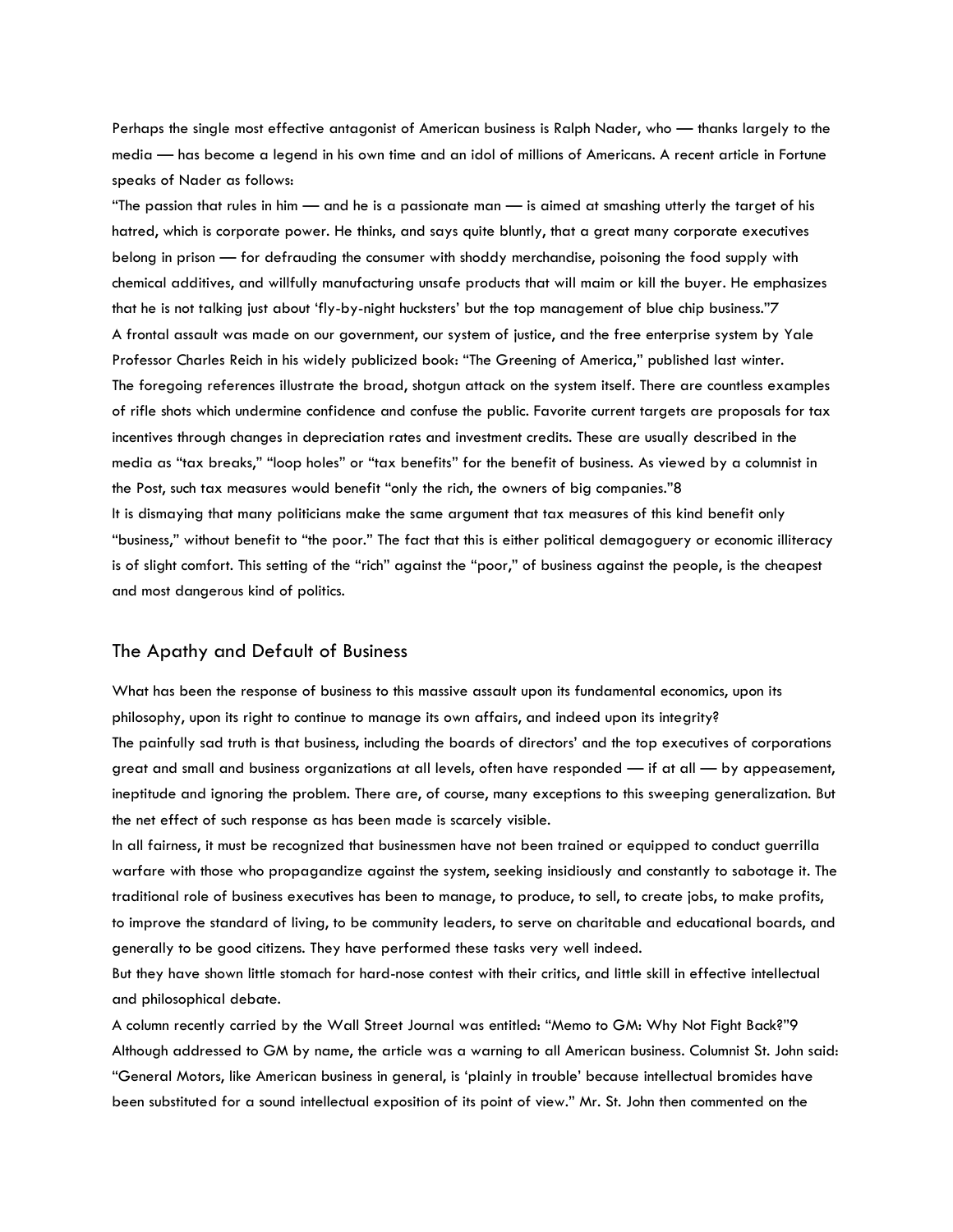tendency of business leaders to compromise with and appease critics. He cited the concessions which Nader wins from management, and spoke of "the fallacious view many businessmen take toward their critics." He drew a parallel to the mistaken tactics of many college administrators: "College administrators learned too late that such appeasement serves to destroy free speech, academic freedom and genuine scholarship. One campus radical demand was conceded by university heads only to be followed by a fresh crop which soon escalated to what amounted to a demand for outright surrender."

One need not agree entirely with Mr. St. John's analysis. But most observers of the American scene will agree that the essence of his message is sound. American business "plainly in trouble"; the response to the wide range of critics has been ineffective, and has included appeasement; the time has come — indeed, it is long overdue — for the wisdom, ingenuity and resources of American business to be marshalled against those who would destroy it.

## Responsibility of Business Executives

What specifically should be done? The first essential — a prerequisite to any effective action — is for businessmen to confront this problem as a primary responsibility of corporate management. The overriding first need is for businessmen to recognize that the ultimate issue may be survival — survival of what we call the free enterprise system, and all that this means for the strength and prosperity of America and the freedom of our people.

The day is long past when the chief executive officer of a major corporation discharges his responsibility by maintaining a satisfactory growth of profits, with due regard to the corporation's public and social responsibilities. If our system is to survive, top management must be equally concerned with protecting and preserving the system itself. This involves far more than an increased emphasis on "public relations" or "governmental affairs" — two areas in which corporations long have invested substantial sums. A significant first step by individual corporations could well be the designation of an executive vice president (ranking with other executive VP's) whose responsibility is to counter-on the broadest front-the attack on the enterprise system. The public relations department could be one of the foundations assigned to this executive, but his responsibilities should encompass some of the types of activities referred to subsequently in this memorandum. His budget and staff should be adequate to the task.

### Possible Role of the Chamber of Commerce

But independent and uncoordinated activity by individual corporations, as important as this is, will not be sufficient. Strength lies in organization, in careful long-range planning and implementation, in consistency of action over an indefinite period of years, in the scale of financing available only through joint effort, and in the political power available only through united action and national organizations.

Moreover, there is the quite understandable reluctance on the part of any one corporation to get too far out in front and to make itself too visible a target.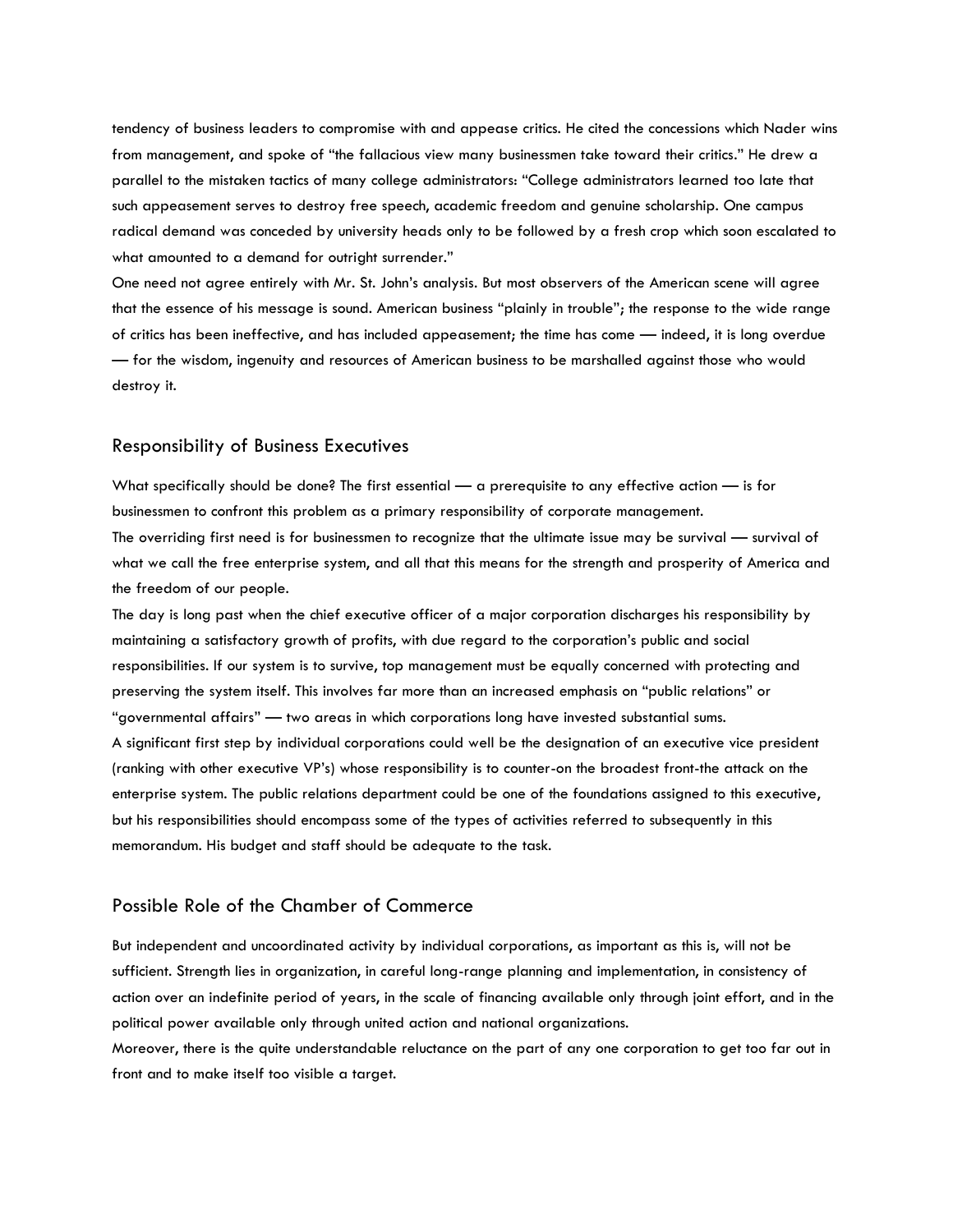The role of the National Chamber of Commerce is therefore vital. Other national organizations (especially those of various industrial and commercial groups) should join in the effort, but no other organizations appear to be as well situated as the Chamber. It enjoys a strategic position, with a fine reputation and a broad base of support. Also — and this is of immeasurable merit — there are hundreds of local Chambers of Commerce which can play a vital supportive role.

It hardly need be said that before embarking upon any program, the Chamber should study and analyze possible courses of action and activities, weighing risks against probable effectiveness and feasibility of each. Considerations of cost, the assurance of financial and other support from members, adequacy of staffing and similar problems will all require the most thoughtful consideration.

#### The Campus

The assault on the enterprise system was not mounted in a few months. It has gradually evolved over the past two decades, barely perceptible in its origins and benefiting (sic) from a gradualism that provoked little awareness much less any real reaction.

Although origins, sources and causes are complex and interrelated, and obviously difficult to identify without careful qualification, there is reason to believe that the campus is the single most dynamic source. The social science faculties usually include members who are unsympathetic to the enterprise system. They may range from a Herbert Marcuse, Marxist faculty member at the University of California at San Diego, and convinced socialists, to the ambivalent liberal critic who finds more to condemn than to commend. Such faculty members need not be in a majority. They are often personally attractive and magnetic; they are stimulating teachers, and their controversy attracts student following; they are prolific writers and lecturers; they author many of the textbooks, and they exert enormous influence — far out of proportion to their numbers — on their colleagues and in the academic world.

Social science faculties (the political scientist, economist, sociologist and many of the historians) tend to be liberally oriented, even when leftists are not present. This is not a criticism per se, as the need for liberal thought is essential to a balanced viewpoint. The difficulty is that "balance" is conspicuous by its absence on many campuses, with relatively few members being of conservatives or moderate persuasion and even the relatively few often being less articulate and aggressive than their crusading colleagues.

This situation extending back many years and with the imbalance gradually worsening, has had an enormous impact on millions of young American students. In an article in Barron's Weekly, seeking an answer to why so many young people are disaffected even to the point of being revolutionaries, it was said: "Because they were taught that way."10 Or, as noted by columnist Stewart Alsop, writing about his alma mater: "Yale, like every other major college, is graduating scores' of bright young men … who despise the American political and economic system."

As these "bright young men," from campuses across the country, seek opportunities to change a system which they have been taught to distrust — if not, indeed "despise" — they seek employment in the centers of the real power and influence in our country, namely: (i) with the news media, especially television; (ii) in government, as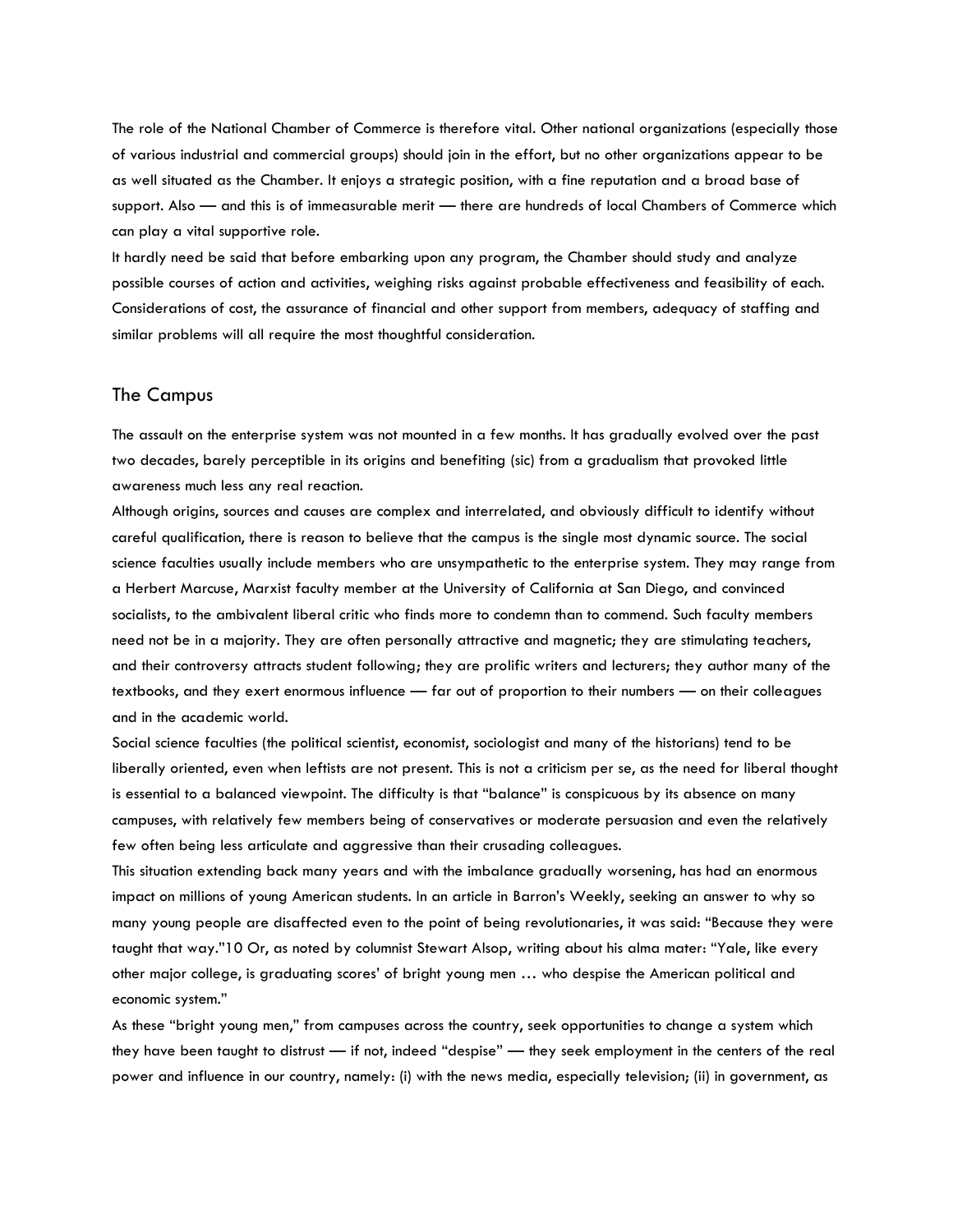"staffers" and consultants at various levels; (iii) in elective politics; (iv) as lecturers and writers, and (v) on the faculties at various levels of education.

Many do enter the enterprise system — in business and the professions — and for the most part they quickly discover the fallacies of what they have been taught. But those who eschew the mainstream of the system often remain in key positions of influence where they mold public opinion and often shape governmental action. In many instances, these "intellectuals" end up in regulatory agencies or governmental departments with large authority over the business system they do not believe in.

If the foregoing analysis is approximately sound, a priority task of business — and organizations such as the Chamber — is to address the campus origin of this hostility. Few things are more sanctified in American life than academic freedom. It would be fatal to attack this as a principle. But if academic freedom is to retain the qualities of "openness," "fairness" and "balance" — which are essential to its intellectual significance — there is a great opportunity for constructive action. The thrust of such action must be to restore the qualities just mentioned to the academic communities.

#### What Can Be Done About the Campus

The ultimate responsibility for intellectual integrity on the campus must remain on the administrations and faculties of our colleges and universities. But organizations such as the Chamber can assist and activate constructive change in many ways, including the following:

## Staff of Scholars

The Chamber should consider establishing a staff of highly qualified scholars in the social sciences who do believe in the system. It should include several of national reputation whose authorship would be widely respected — even when disagreed with. Staff of Speakers

There also should be a staff of speakers of the highest competency. These might include the scholars, and certainly those who speak for the Chamber would have to articulate the product of the scholars.

## Speaker's Bureau

In addition to full-time staff personnel, the Chamber should have a Speaker's Bureau which should include the ablest and most effective advocates from the top echelons of American business.

#### Evaluation of Textbooks

The staff of scholars (or preferably a panel of independent scholars) should evaluate social science textbooks, especially in economics, political science and sociology. This should be a continuing program.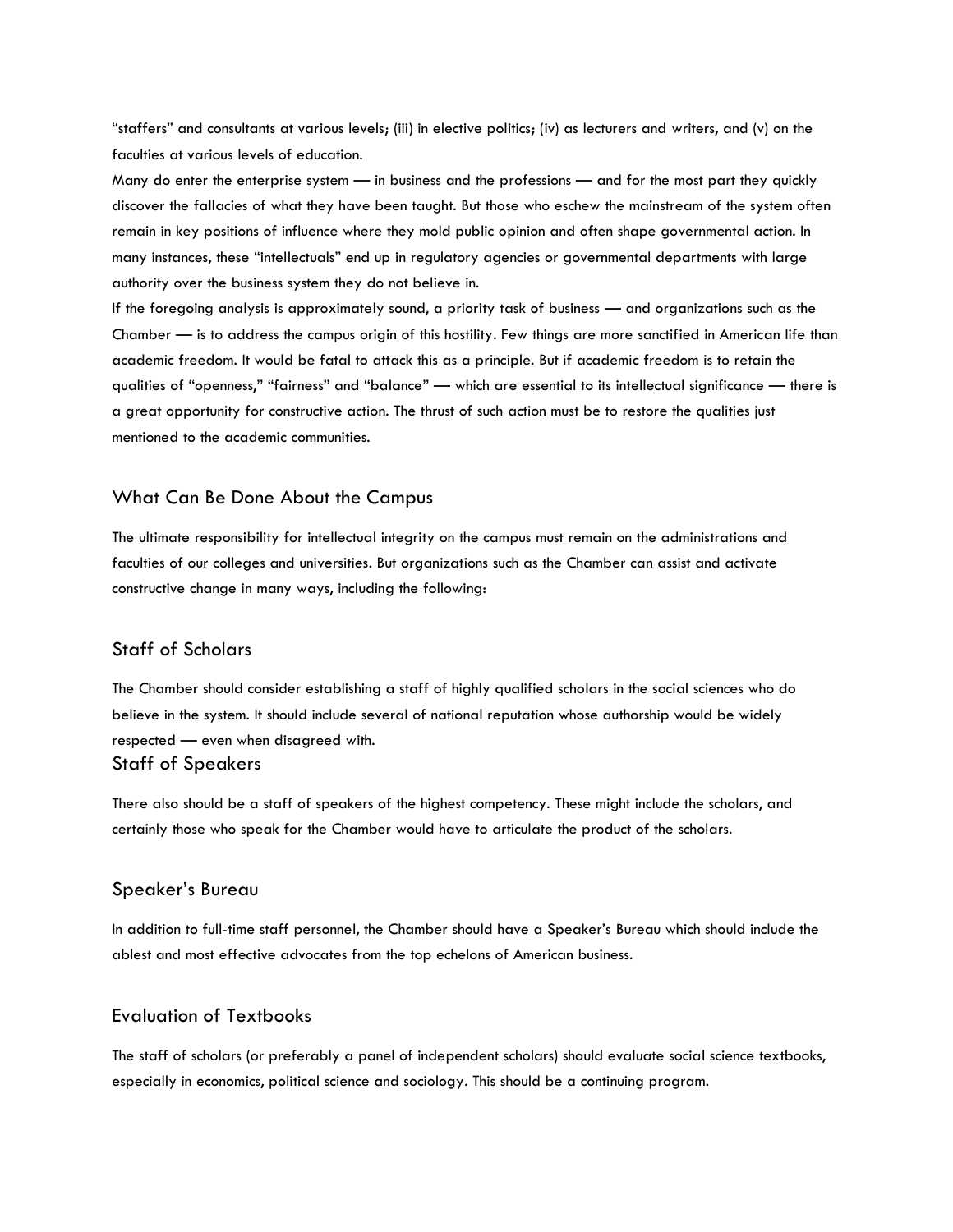The objective of such evaluation should be oriented toward restoring the balance essential to genuine academic freedom. This would include assurance of fair and factual treatment of our system of government and our enterprise system, its accomplishments, its basic relationship to individual rights and freedoms, and comparisons with the systems of socialism, fascism and communism. Most of the existing textbooks have some sort of comparisons, but many are superficial, biased and unfair.

We have seen the civil rights movement insist on re-writing many of the textbooks in our universities and schools. The labor unions likewise insist that textbooks be fair to the viewpoints of organized labor. Other interested citizens groups have not hesitated to review, analyze and criticize textbooks and teaching materials. In a democratic society, this can be a constructive process and should be regarded as an aid to genuine academic freedom and not as an intrusion upon it.

If the authors, publishers and users of textbooks know that they will be subjected — honestly, fairly and thoroughly — to review and critique by eminent scholars who believe in the American system, a return to a more rational balance can be expected.

#### Equal Time on the Campus

The Chamber should insist upon equal time on the college speaking circuit. The FBI publishes each year a list of speeches made on college campuses by avowed Communists. The number in 1970 exceeded 100. There were, of course, many hundreds of appearances by leftists and ultra liberals who urge the types of viewpoints indicated earlier in this memorandum. There was no corresponding representation of American business, or indeed by individuals or organizations who appeared in support of the American system of government and business.

Every campus has its formal and informal groups which invite speakers. Each law school does the same thing. Many universities and colleges officially sponsor lecture and speaking programs. We all know the inadequacy of the representation of business in the programs.

It will be said that few invitations would be extended to Chamber speakers.11 This undoubtedly would be true unless the Chamber aggressively insisted upon the right to be heard — in effect, insisted upon "equal time." University administrators and the great majority of student groups and committees would not welcome being put in the position publicly of refusing a forum to diverse views, indeed, this is the classic excuse for allowing Communists to speak.

The two essential ingredients are (i) to have attractive, articulate and well-informed speakers; and (ii) to exert whatever degree of pressure — publicly and privately — may be necessary to assure opportunities to speak. The objective always must be to inform and enlighten, and not merely to propagandize.

## Balancing of Faculties

Perhaps the most fundamental problem is the imbalance of many faculties. Correcting this is indeed a longrange and difficult project. Yet, it should be undertaken as a part of an overall program. This would mean the urging of the need for faculty balance upon university administrators and boards of trustees.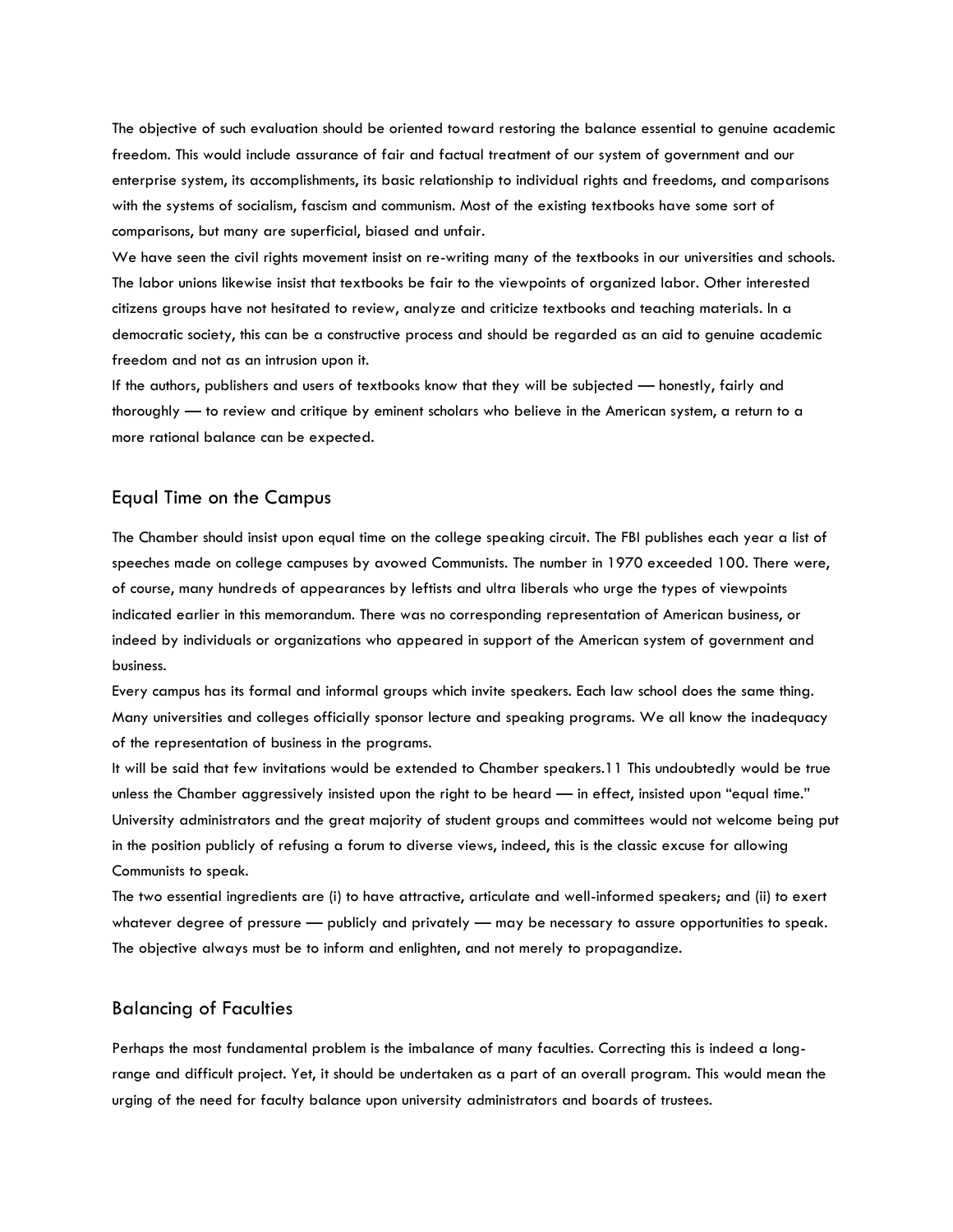The methods to be employed require careful thought, and the obvious pitfalls must be avoided. Improper pressure would be counterproductive. But the basic concepts of balance, fairness and truth are difficult to resist, if properly presented to boards of trustees, by writing and speaking, and by appeals to alumni associations and groups.

This is a long road and not one for the fainthearted. But if pursued with integrity and conviction it could lead to a strengthening of both academic freedom on the campus and of the values which have made America the most productive of all societies.

## Graduate Schools of Business

The Chamber should enjoy a particular rapport with the increasingly influential graduate schools of business. Much that has been suggested above applies to such schools.

Should not the Chamber also request specific courses in such schools dealing with the entire scope of the problem addressed by this memorandum? This is now essential training for the executives of the future.

## Secondary Education

While the first priority should be at the college level, the trends mentioned above are increasingly evidenced in the high schools. Action programs, tailored to the high schools and similar to those mentioned, should be considered. The implementation thereof could become a major program for local chambers of commerce, although the control and direction — especially the quality control — should be retained by the National Chamber.

#### What Can Be Done About the Public?

Reaching the campus and the secondary schools is vital for the long-term. Reaching the public generally may be more important for the shorter term. The first essential is to establish the staffs of eminent scholars, writers and speakers, who will do the thinking, the analysis, the writing and the speaking. It will also be essential to have staff personnel who are thoroughly familiar with the media, and how most effectively to communicate with the public. Among the more obvious means are the following:

## Television

The national television networks should be monitored in the same way that textbooks should be kept under constant surveillance. This applies not merely to so-called educational programs (such as "Selling of the Pentagon"), but to the daily "news analysis" which so often includes the most insidious type of criticism of the enterprise system.12 Whether this criticism results from hostility or economic ignorance, the result is the gradual erosion of confidence in "business" and free enterprise.

This monitoring, to be effective, would require constant examination of the texts of adequate samples of programs. Complaints — to the media and to the Federal Communications Commission — should be made promptly and strongly when programs are unfair or inaccurate.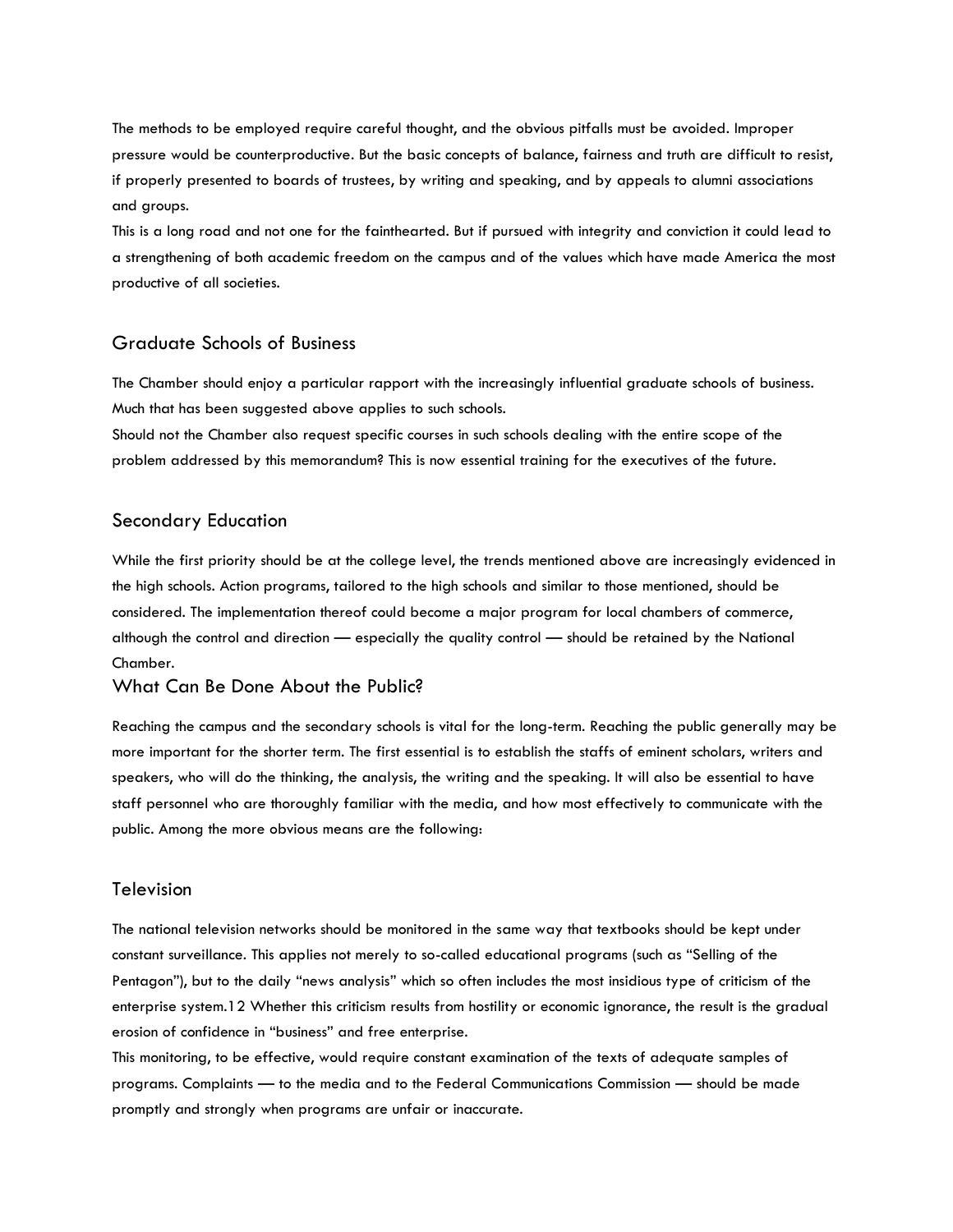Equal time should be demanded when appropriate. Effort should be made to see that the forum-type programs (the Today Show, Meet the Press, etc.) afford at least as much opportunity for supporters of the American system to participate as these programs do for those who attack it.

## Other Media

Radio and the press are also important, and every available means should be employed to challenge and refute unfair attacks, as well as to present the affirmative case through these media.

#### The Scholarly Journals

It is especially important for the Chamber's "faculty of scholars" to publish. One of the keys to the success of the liberal and leftist faculty members has been their passion for "publication" and "lecturing." A similar passion must exist among the Chamber's scholars.

Incentives might be devised to induce more "publishing" by independent scholars who do believe in the system. There should be a fairly steady flow of scholarly articles presented to a broad spectrum of magazines and periodicals — ranging from the popular magazines (Life, Look, Reader's Digest, etc.) to the more intellectual ones (Atlantic, Harper's, Saturday Review, New York, etc.)13 and to the various professional journals. Books, Paperbacks and Pamphlets

The news stands — at airports, drugstores, and elsewhere — are filled with paperbacks and pamphlets advocating everything from revolution to erotic free love. One finds almost no attractive, well-written paperbacks or pamphlets on "our side." It will be difficult to compete with an Eldridge Cleaver or even a Charles Reich for reader attention, but unless the effort is made — on a large enough scale and with appropriate imagination to assure some success — this opportunity for educating the public will be irretrievably lost.

#### Paid Advertisements

Business pays hundreds of millions of dollars to the media for advertisements. Most of this supports specific products; much of it supports institutional image making; and some fraction of it does support the system. But the latter has been more or less tangential, and rarely part of a sustained, major effort to inform and enlighten the American people.

If American business devoted only 10% of its total annual advertising budget to this overall purpose, it would be a statesman-like expenditure.

#### The Neglected Political Arena

In the final analysis, the payoff — short-of revolution — is what government does. Business has been the favorite whipping-boy of many politicians for many years. But the measure of how far this has gone is perhaps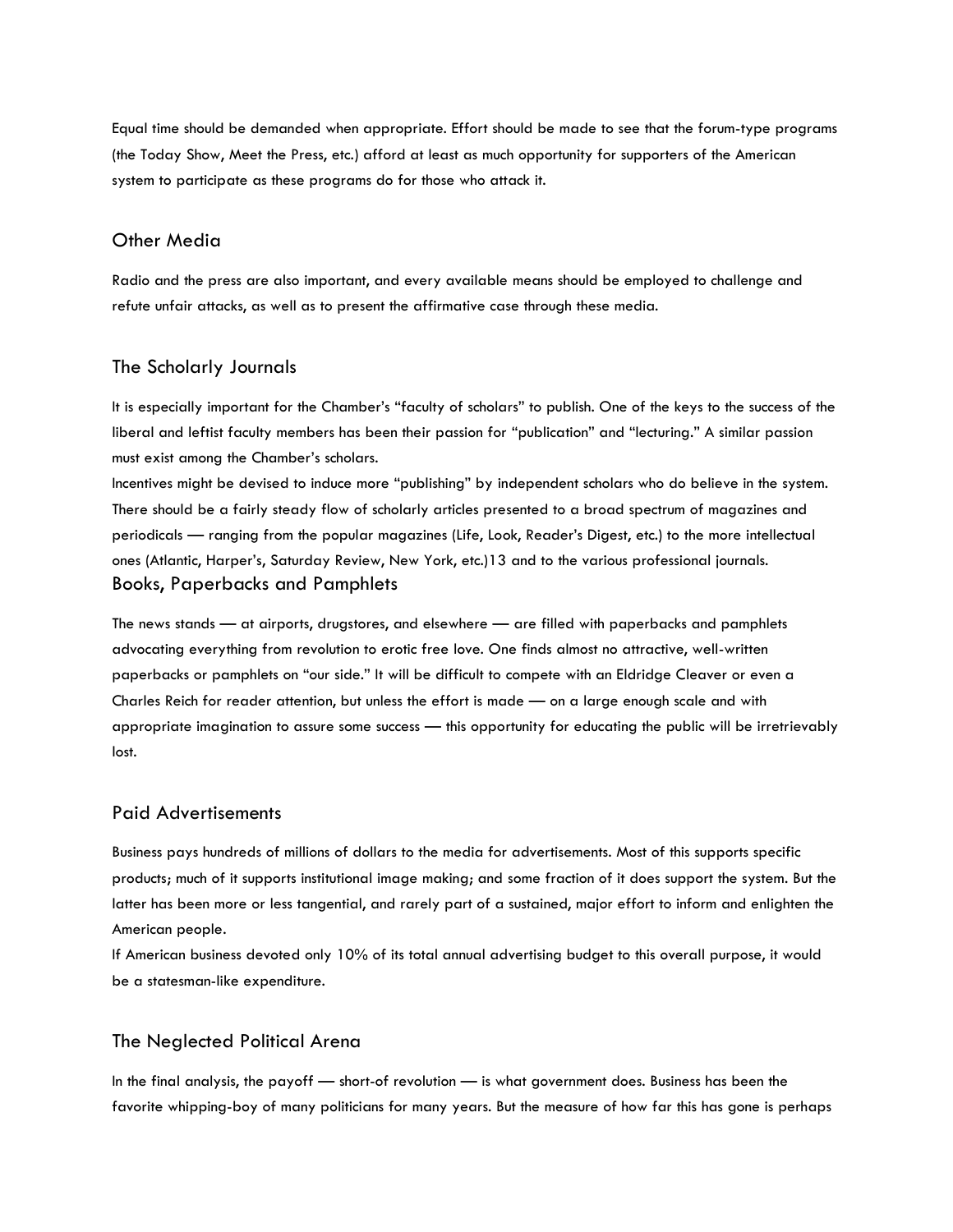best found in the anti-business views now being expressed by several leading candidates for President of the United States.

It is still Marxist doctrine that the "capitalist" countries are controlled by big business. This doctrine, consistently a part of leftist propaganda all over the world, has a wide public following among Americans.

Yet, as every business executive knows, few elements of American society today have as little influence in government as the American businessman, the corporation, or even the millions of corporate stockholders. If one doubts this, let him undertake the role of "lobbyist" for the business point of view before Congressional committees. The same situation obtains in the legislative halls of most states and major cities. One does not exaggerate to say that, in terms of political influence with respect to the course of legislation and government action, the American business executive is truly the "forgotten man."

Current examples of the impotency of business, and of the near-contempt with which businessmen's views are held, are the stampedes by politicians to support almost any legislation related to "consumerism" or to the "environment."

Politicians reflect what they believe to be majority views of their constituents. It is thus evident that most politicians are making the judgment that the public has little sympathy for the businessman or his viewpoint. The educational programs suggested above would be designed to enlighten public thinking — not so much about the businessman and his individual role as about the system which he administers, and which provides the goods, services and jobs on which our country depends.

But one should not postpone more direct political action, while awaiting the gradual change in public opinion to be effected through education and information. Business must learn the lesson, long ago learned by labor and other self-interest groups. This is the lesson that political power is necessary; that such power must be assidously (sic) cultivated; and that when necessary, it must be used aggressively and with determination — without embarrassment and without the reluctance which has been so characteristic of American business. As unwelcome as it may be to the Chamber, it should consider assuming a broader and more vigorous role in the political arena.

#### Neglected Opportunity in the Courts

American business and the enterprise system have been affected as much by the courts as by the executive and legislative branches of government. Under our constitutional system, especially with an activist-minded Supreme Court, the judiciary may be the most important instrument for social, economic and political change. Other organizations and groups, recognizing this, have been far more astute in exploiting judicial action than American business. Perhaps the most active exploiters of the judicial system have been groups ranging in political orientation from "liberal" to the far left.

The American Civil Liberties Union is one example. It initiates or intervenes in scores of cases each year, and it files briefs amicus curiae in the Supreme Court in a number of cases during each term of that court. Labor unions, civil rights groups and now the public interest law firms are extremely active in the judicial arena. Their success, often at business' expense, has not been inconsequential.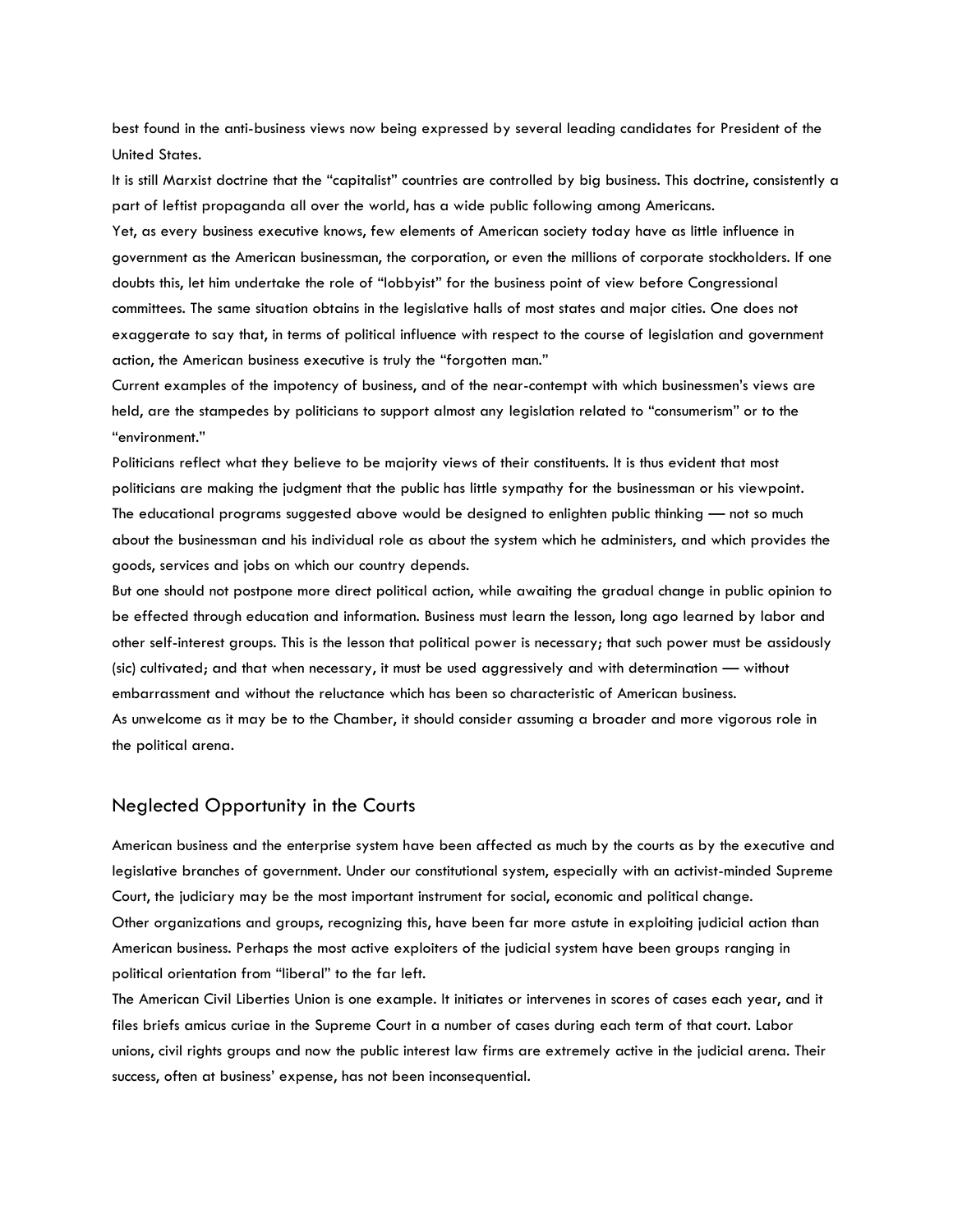This is a vast area of opportunity for the Chamber, if it is willing to undertake the role of spokesman for American business and if, in turn, business is willing to provide the funds.

As with respect to scholars and speakers, the Chamber would need a highly competent staff of lawyers. In special situations it should be authorized to engage, to appear as counsel amicus in the Supreme Court, lawyers of national standing and reputation. The greatest care should be exercised in selecting the cases in which to participate, or the suits to institute. But the opportunity merits the necessary effort.

## Neglected Stockholder Power

The average member of the public thinks of "business" as an impersonal corporate entity, owned by the very rich and managed by over-paid executives. There is an almost total failure to appreciate that "business" actually embraces — in one way or another — most Americans. Those for whom business provides jobs, constitute a fairly obvious class. But the 20 million stockholders — most of whom are of modest means — are the real owners, the real entrepreneurs, the real capitalists under our system. They provide the capital which fuels the economic system which has produced the highest standard of living in all history. Yet, stockholders have been as ineffectual as business executives in promoting a genuine understanding of our system or in exercising political influence.

The question which merits the most thorough examination is how can the weight and influence of stockholders — 20 million voters — be mobilized to support (i) an educational program and (ii) a political action program. Individual corporations are now required to make numerous reports to shareholders. Many corporations also have expensive "news" magazines which go to employees and stockholders. These opportunities to communicate can be used far more effectively as educational media.

The corporation itself must exercise restraint in undertaking political action and must, of course, comply with applicable laws. But is it not feasible — through an affiliate of the Chamber or otherwise — to establish a national organization of American stockholders and give it enough muscle to be influential?

#### A More Aggressive Attitude

Business interests — especially big business and their national trade organizations — have tried to maintain low profiles, especially with respect to political action.

As suggested in the Wall Street Journal article, it has been fairly characteristic of the average business executive to be tolerant — at least in public — of those who attack his corporation and the system. Very few businessmen or business organizations respond in kind. There has been a disposition to appease; to regard the opposition as willing to compromise, or as likely to fade away in due time.

Business has shunted confrontation politics. Business, quite understandably, has been repelled by the multiplicity of non-negotiable "demands" made constantly by self-interest groups of all kinds.

While neither responsible business interests, nor the United States Chamber of Commerce, would engage in the irresponsible tactics of some pressure groups, it is essential that spokesmen for the enterprise system — at all levels and at every opportunity — be far more aggressive than in the past.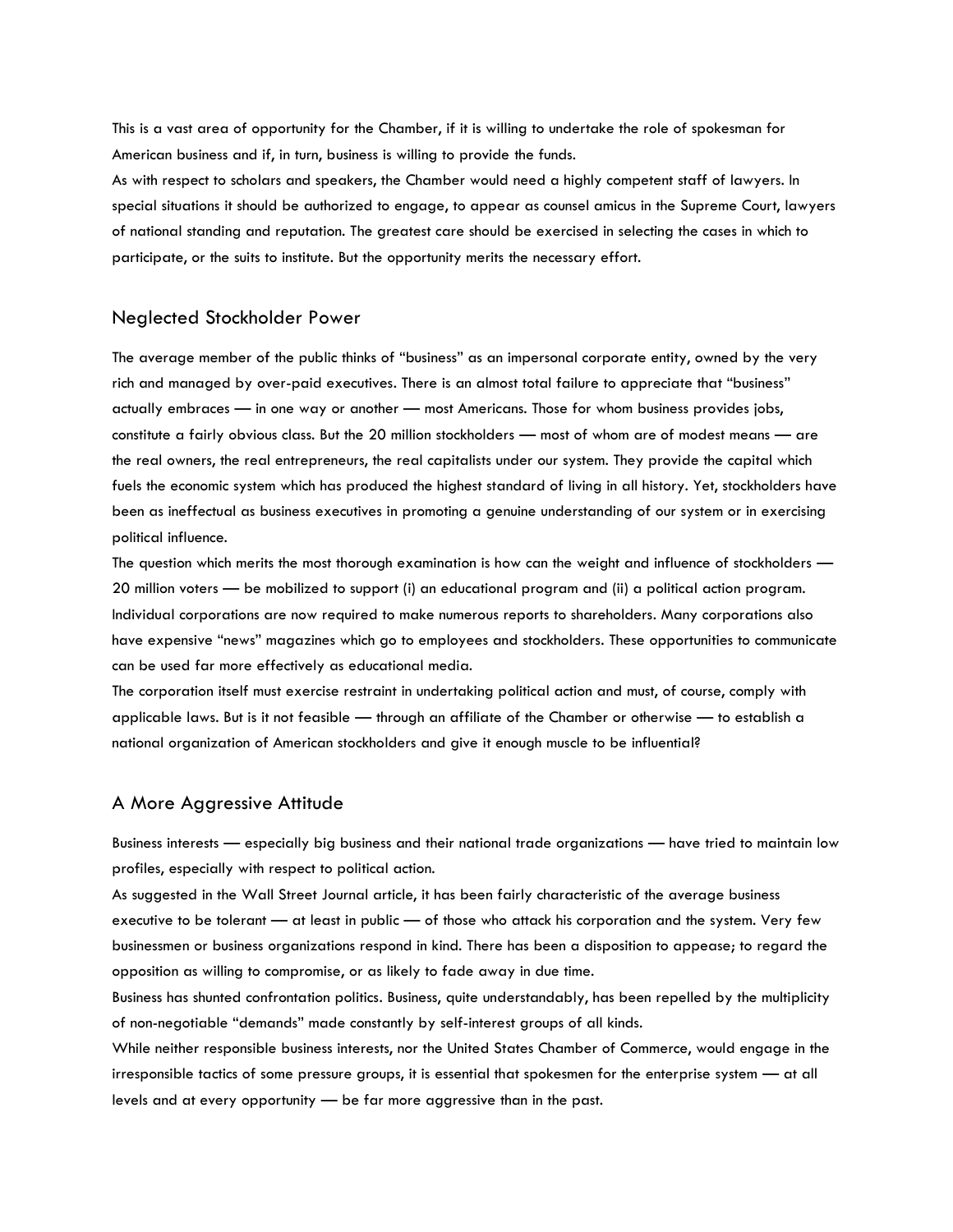There should be no hesitation to attack the Naders, the Marcuses and others who openly seek destruction of the system. There should not be the slightest hesitation to press vigorously in all political arenas for support of the enterprise system. Nor should there be reluctance to penalize politically those who oppose it. Lessons can be learned from organized labor in this respect. The head of the AFL-CIO may not appeal to businessmen as the most endearing or public-minded of citizens. Yet, over many years the heads of national labor organizations have done what they were paid to do very effectively. They may not have been beloved, but they have been respected — where it counts the most — by politicians, on the campus, and among the media.

It is time for American business — which has demonstrated the greatest capacity in all history to produce and to influence consumer decisions — to apply their great talents vigorously to the preservation of the system itself.

## The Cost

The type of program described above (which includes a broadly based combination of education and political action), if undertaken long term and adequately staffed, would require far more generous financial support from American corporations than the Chamber has ever received in the past. High level management participation in Chamber affairs also would be required.

The staff of the Chamber would have to be significantly increased, with the highest quality established and maintained. Salaries would have to be at levels fully comparable to those paid key business executives and the most prestigious faculty members. Professionals of the great skill in advertising and in working with the media, speakers, lawyers and other specialists would have to be recruited.

It is possible that the organization of the Chamber itself would benefit from restructuring. For example, as suggested by union experience, the office of President of the Chamber might well be a full-time career position. To assure maximum effectiveness and continuity, the chief executive officer of the Chamber should not be changed each year. The functions now largely performed by the President could be transferred to a Chairman of the Board, annually elected by the membership. The Board, of course, would continue to exercise policy control.

## Quality Control is Essential

Essential ingredients of the entire program must be responsibility and "quality control." The publications, the articles, the speeches, the media programs, the advertising, the briefs filed in courts, and the appearances before legislative committees — all must meet the most exacting standards of accuracy and professional excellence. They must merit respect for their level of public responsibility and scholarship, whether one agrees with the viewpoints expressed or not.

### Relationship to Freedom

The threat to the enterprise system is not merely a matter of economics. It also is a threat to individual freedom.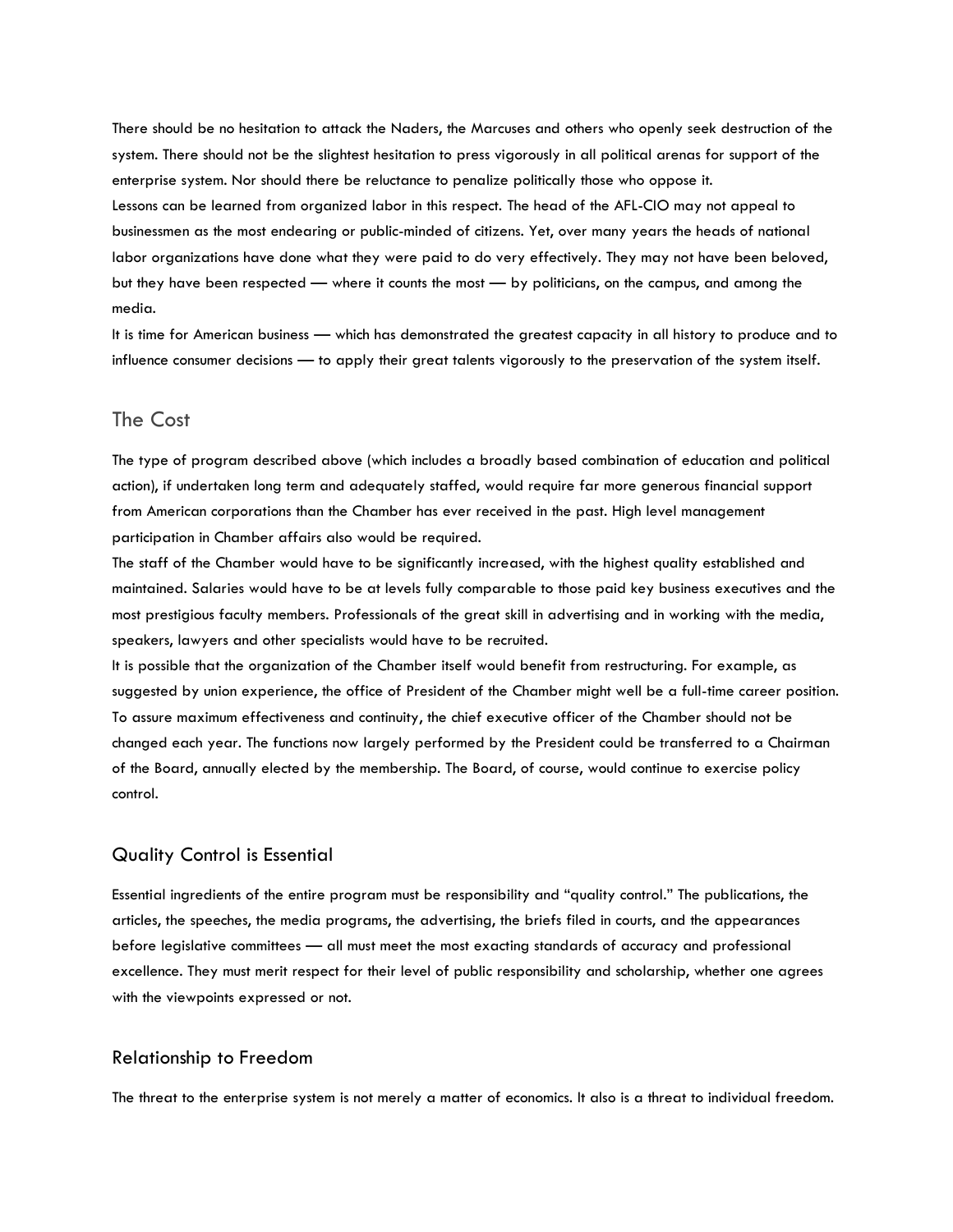It is this great truth — now so submerged by the rhetoric of the New Left and of many liberals — that must be re-affirmed if this program is to be meaningful.

There seems to be little awareness that the only alternatives to free enterprise are varying degrees of bureaucratic regulation of individual freedom — ranging from that under moderate socialism to the iron heel of the leftist or rightist dictatorship.

We in America already have moved very far indeed toward some aspects of state socialism, as the needs and complexities of a vast urban society require types of regulation and control that were quite unnecessary in earlier times. In some areas, such regulation and control already have seriously impaired the freedom of both business and labor, and indeed of the public generally. But most of the essential freedoms remain: private ownership, private profit, labor unions, collective bargaining, consumer choice, and a market economy in which competition largely determines price, quality and variety of the goods and services provided the consumer. In addition to the ideological attack on the system itself (discussed in this memorandum), its essentials also are threatened by inequitable taxation, and — more recently — by an inflation which has seemed uncontrollable.14 But whatever the causes of diminishing economic freedom may be, the truth is that freedom as a concept is indivisible. As the experience of the socialist and totalitarian states demonstrates, the contraction and denial of economic freedom is followed inevitably by governmental restrictions on other cherished rights. It is this message, above all others, that must be carried home to the American people.

## Conclusion

It hardly need be said that the views expressed above are tentative and suggestive. The first step should be a thorough study. But this would be an exercise in futility unless the Board of Directors of the Chamber accepts the fundamental premise of this paper, namely, that business and the enterprise system are in deep trouble, and the hour is late.

#### Footnotes (Powell's)

- 1. Variously called: the "free enterprise system," "capitalism," and the "profit system." The American political system of democracy under the rule of law is also under attack, often by the same individuals and organizations who seek to undermine the enterprise system.
- 2. Richmond News Leader, June 8, 1970. Column of William F. Buckley, Jr.
- 3. N.Y. Times Service article, reprinted Richmond Times-Dispatch, May 17, 1971.
- 4. Stewart Alsop, Yale and the Deadly Danger, Newsweek, May 18. 1970.
- 5. Editorial, Richmond Times-Dispatch, July 7, 1971.
- 6. Dr. Milton Friedman, Prof. of Economics, U. of Chicago, writing a foreword to Dr. Arthur A. Shenfield's Rockford College lectures entitled "The Ideological War Against Western Society," copyrighted 1970 by Rockford College.
- 7. Fortune. May, 1971, p. 145. This Fortune analysis of the Nader influence includes a reference to Nader's visit to a college where he was paid a lecture fee of \$2,500 for "denouncing America's big corporations in venomous language . . . bringing (rousing and spontaneous) bursts of applause" when he was asked when he planned to run for President.
- 8. The Washington Post, Column of William Raspberry, June 28, 1971.
- 9. Jeffrey St. John, The Wall Street Journal, May 21, 1971.